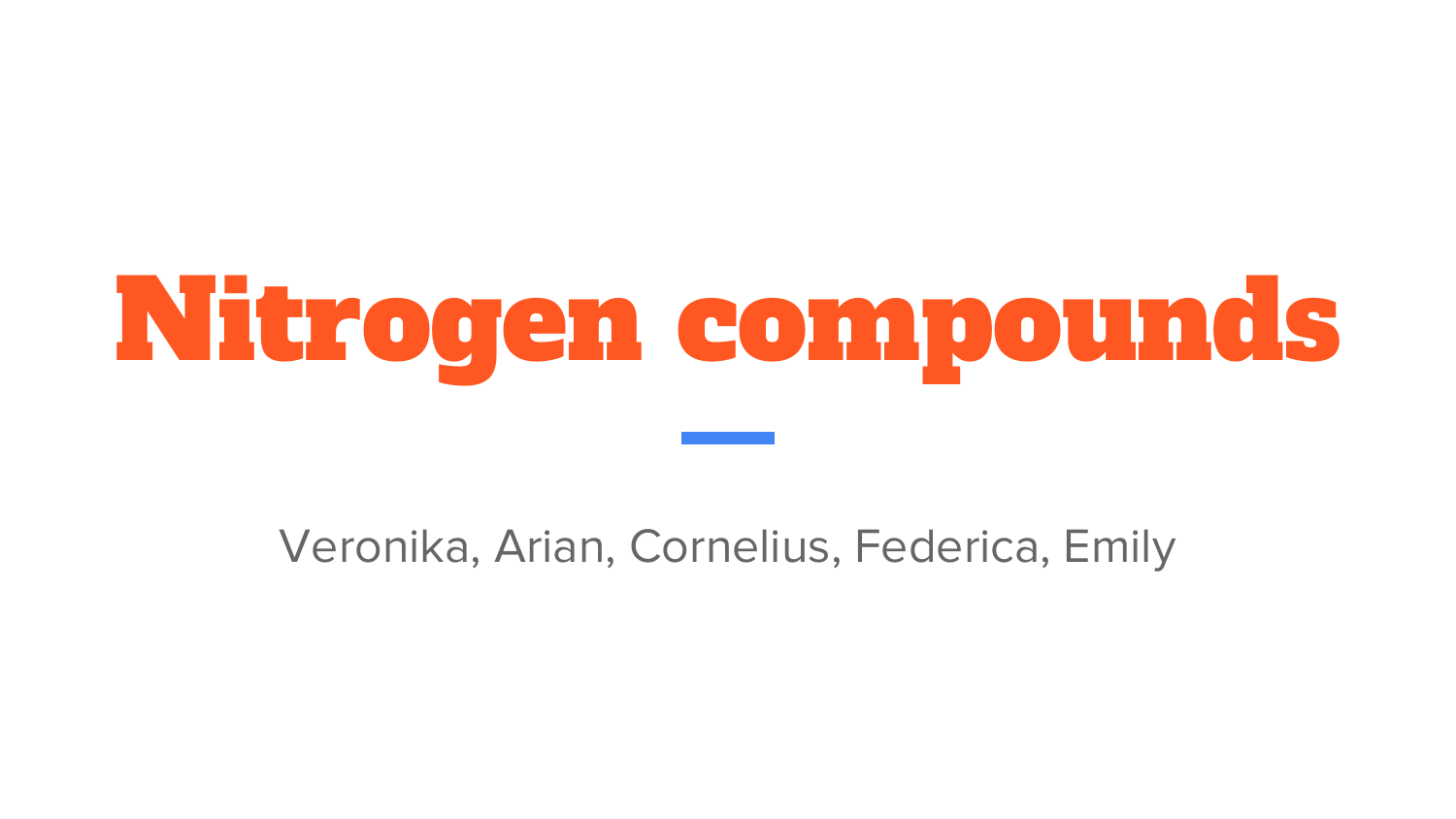#### Content

- $\star$  What are nitrogen compounds?
- $\star$  Where does nitrogen come from?
- $\star$  Nitrogen in fertilizers used for agriculture
- $\star$  How much nitrogen is in the water we tested?
- $\star$  How does nitrogen react with water?
- $\star$  What are the effects of nitrogen being present in water?
- $\star$  How can we control nitrogen compound concentration in water?
- ★ Which water purification methods can be used to remove nitrogen from water?
- ★ What can an individual person do to try to reduce nitrogen?
- ★ Conclusion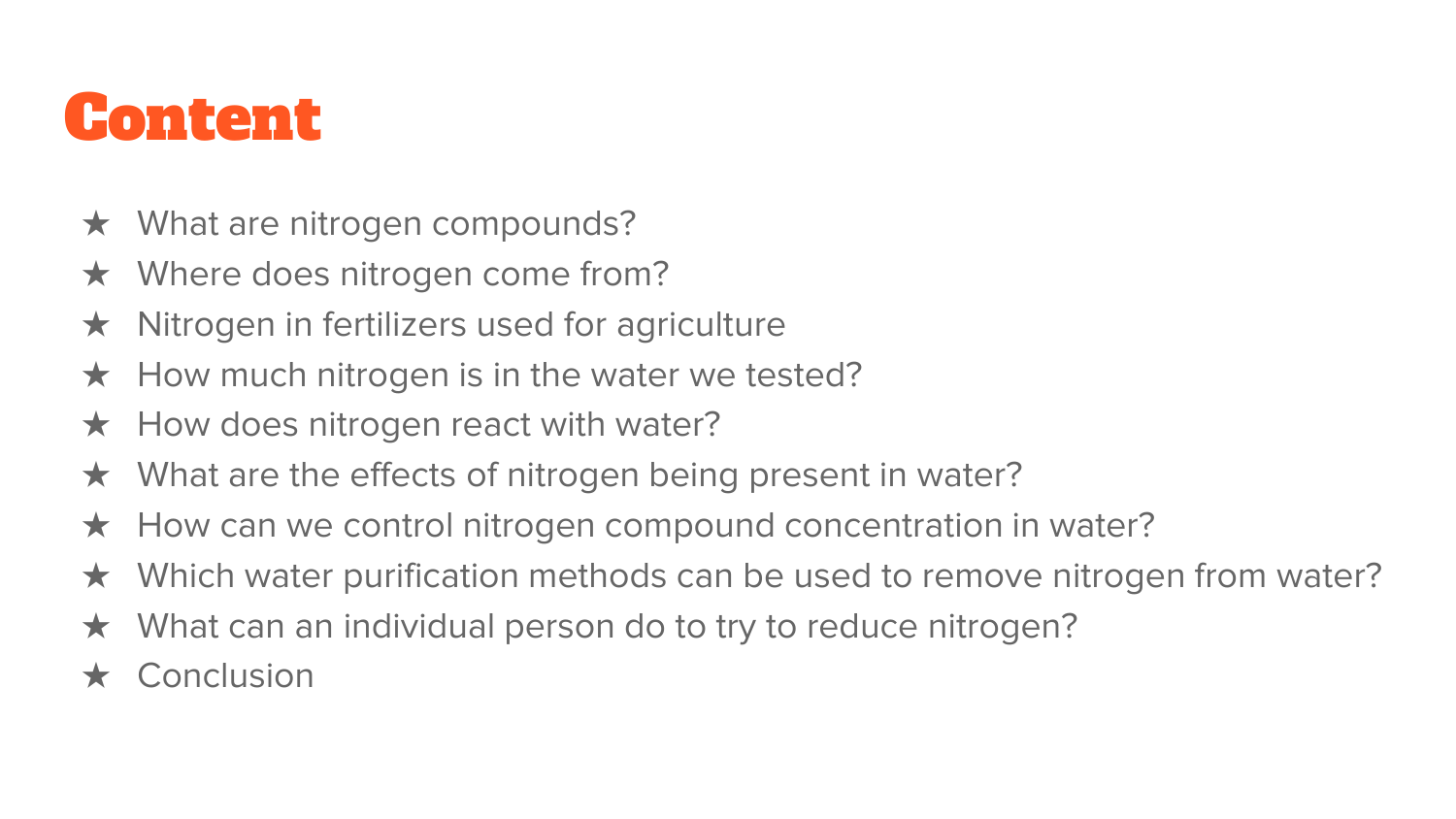#### Where does Nitrogen come from?

- agricultural processes;
- fertilizers and pesticides;
- industries;
- *liquid nitrogen is applied in large amounts to freeze food;*
- *domestic waste water.*

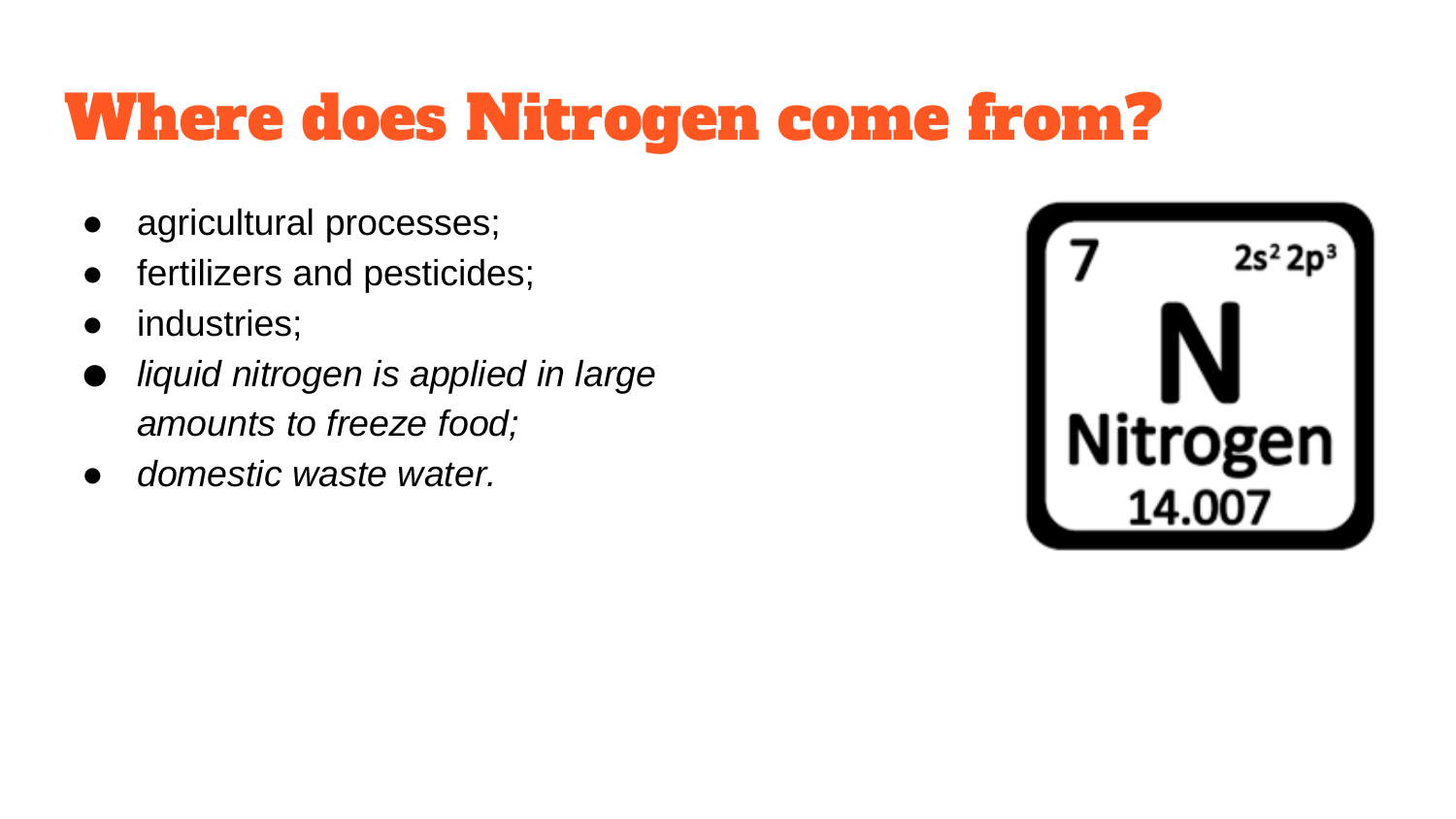### Nitrogen fertilizers used in agriculture

- $\star$  Ammonia (NH<sub>3</sub>)
- ★ Haber-Bosch
- $\star$  Good crops growth
- **★** Leaching of nitrates

#### The Haber Bosch Ammonia Process



Image from https://frwilrpedia.org/wile/Proc%C3%A9d%C3%A9\_Haber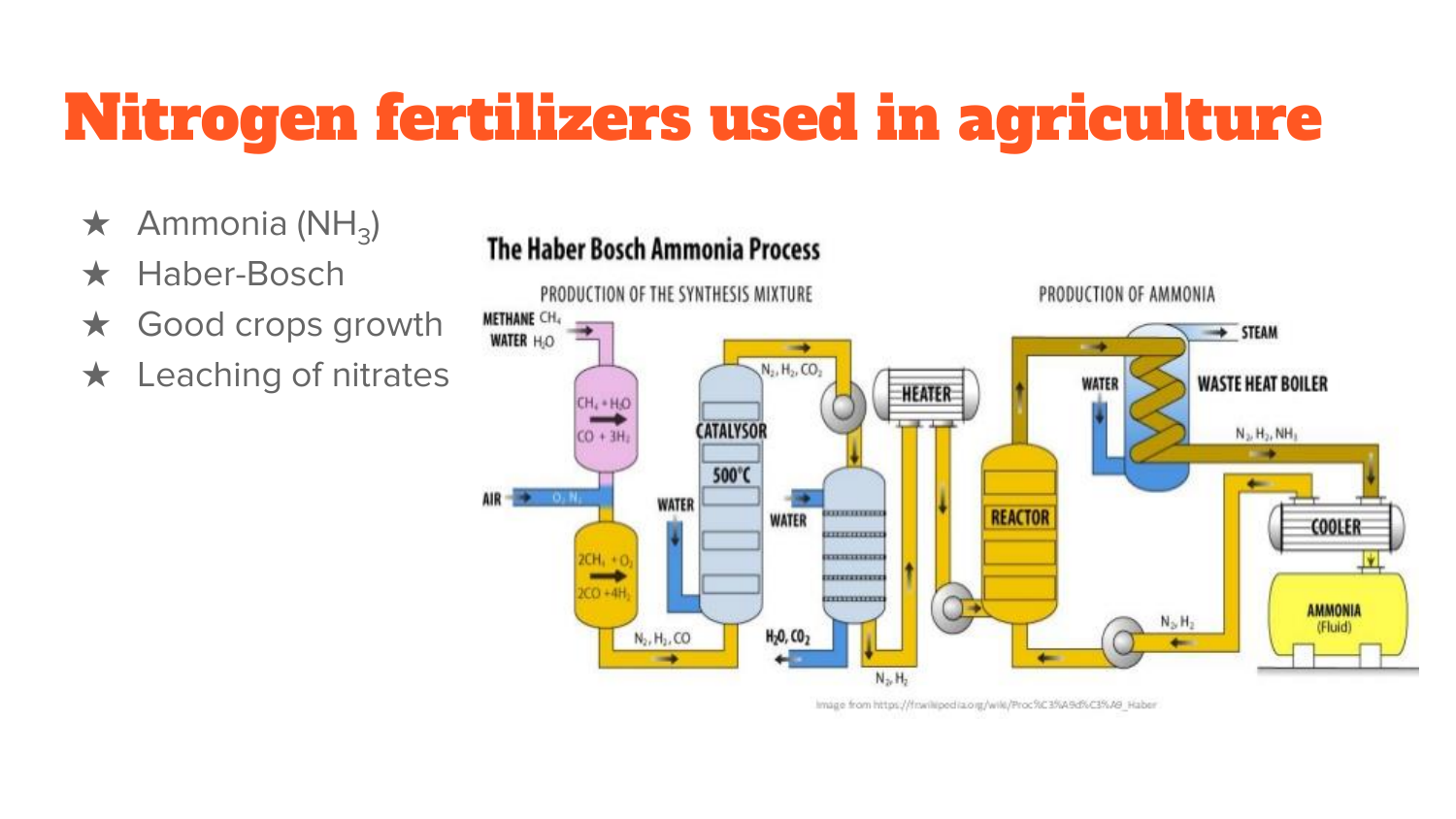#### What we expected to find

- $\star$  The Netherlands and the UK
- ★ Sweden



Fertilizer consumption (kg/ha), The World Bank 2012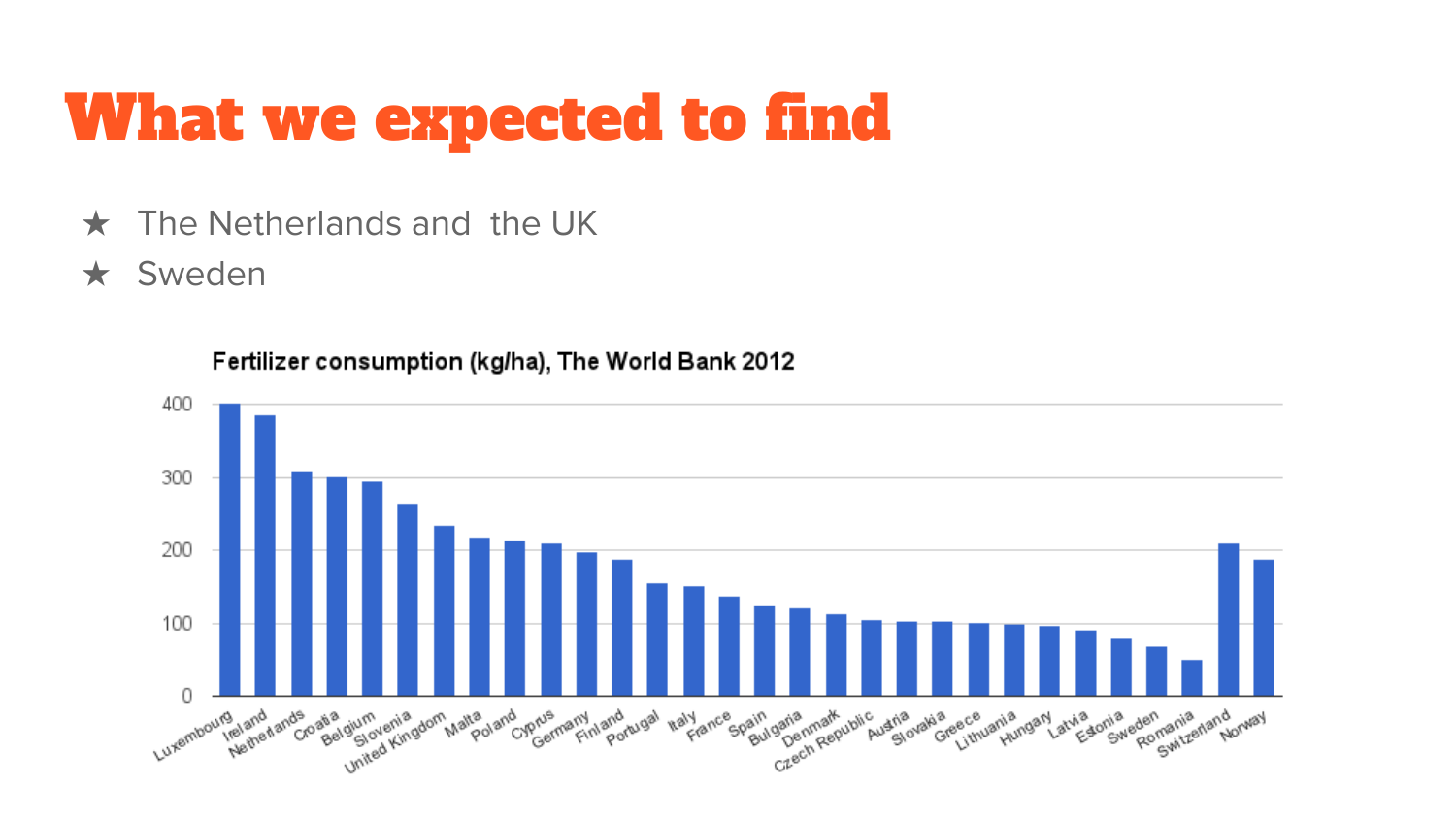|                       | 2007                  |           |                                                     | 2017                  |           |                                                     |
|-----------------------|-----------------------|-----------|-----------------------------------------------------|-----------------------|-----------|-----------------------------------------------------|
|                       | <b>Fertilised UAA</b> |           | Nitrogen/Fertilised UAA   Phosphorus/Fertilised UAA | <b>Fertilised UAA</b> |           | Nitrogen/Fertilised UAA   Phosphorus/Fertilised UAA |
|                       | $(1000)$ ha)          | (kg N/ha) | (kg P/ha)                                           | $(1000)$ ha)          | (kg N/ha) | (kg P/ha)                                           |
| <b>EU-28</b>          | 157 739               | 67.9      | 9.4                                                 | 152 648               | 75.9      | 8.8                                                 |
| <b>Belgium</b>        | 1346                  | 106.0     | 7.4                                                 | 1320                  | 118.2     | 3.7                                                 |
| <b>Bulgaria</b>       | 4968                  | 35.8      | 2.6                                                 | 4 3 5 2               | 80.7      | 6.8                                                 |
| Czechia               | 3565                  | 94.0      | 7.5                                                 | 3486                  | 114.1     | 6.9                                                 |
| <b>Denmark</b>        | 2508                  | 77.6      | 5.6                                                 | 2576                  | 98.2      | 8.1                                                 |
| Germany               | 16 171                | 98.9      | 7.1                                                 | 16 297                | 101.8     | 6.2                                                 |
| <b>Estonia</b>        | 897                   | 27.8      | 3.9                                                 | 961                   | 38.8      | 4.2                                                 |
| Ireland               | 3831                  | 83.9      | 8.5                                                 | 3583                  | 103.0     | 11.7                                                |
| Greece                | 3 2 2 6               | 73.2      | 10.2                                                | 3 1 3 3               | 61.3      | 9.0                                                 |
| Spain                 | 16745                 | 58.9      | 14.5                                                | 16743                 | 64.0      | 11.4                                                |
| France                | 26 933                | 81.6      | 9.0                                                 | 267799                | 83.9      | 7.0                                                 |
| Croatia               | 1 1 7 6               | 110.9     | 15.0                                                | 1040                  | 94.6      | 14.3                                                |
| Italy                 | 13 0 73               | 45.2      | 17.5                                                | 11 3 5 3              | 50.8      | 20.2                                                |
| <b>Cyprus</b>         | 133                   | 61.6      | 14.8                                                | 112                   | 72.3      | 21.0                                                |
| Latvia                | 1240                  | 37.2      | 5.9                                                 | 1472                  | 52.6      | 7.7                                                 |
| Lithuania             | 2588                  | 49.1      | 6.6                                                 | 2833                  | 59.0      | 8.3                                                 |
| Luxembourg            | 130                   | 102.8     | 5.7                                                 | 131                   | 103.6     | 3.9                                                 |
| Hungary               | 5 1 9 7               | 61.5      | 7.3                                                 | 4567                  | 90.9      | 10.8                                                |
| <b>Malta</b>          | 10                    | 61.3      | 6.2                                                 | 11                    | 51.5      | 5.1                                                 |
| <b>Netherlands</b>    | 1845                  | 130.1     | 8.0                                                 | 1731                  | 128.8     | 2.7                                                 |
| <b>Austria</b>        | 2 3 4 4               | 47.3      | 7.7                                                 | 2 1 8 2               | 51.3      | 5.4                                                 |
| Poland                | 14 9 54               | 70.6      | 12.0                                                | 14 0 21               | 82.1      | 10.7                                                |
| Portugal              | 2069                  | 54.6      | 14.4                                                | 2001                  | 50.7      | 11.2                                                |
| Romania               | 12551                 | 21.2      | 3.6                                                 | 12 450                | 30.6      | 5.1                                                 |
| Slovenia              | 448                   | 66.0      | 12.4                                                | 417                   | 64.9      | 9.6                                                 |
| Slovakia              | 1868                  | 60.6      | 5.9                                                 | 1844                  | 66.5      | 5.5                                                 |
| <b>Finland</b>        | 2008                  | 74.1      | 8.0                                                 | 1997                  | 69.6      | 6.1                                                 |
| Sweden                | 2794                  | 59.8      | 4.9                                                 | 2800                  | 70.9      | 5.2                                                 |
| <b>United Kingdom</b> | 13 119                | 76.8      | 7.5                                                 | 12 3 64               | 84.1      | 7.0                                                 |
| Norway                | 881                   | 120.8     | 13.6                                                | 823                   | 120.7     | 10.5                                                |

#### Fertiliser consumption per hectare of fertilised UAA, EU-28, 2007 and 2017

Note: Fertilised UAA is calculated by excluding from UAA the hectares occupied by rough grazing and fallow land. As there are no data available for 2017 yet, 2013 was chosen as reference year for rough grazing and fallow land. EU28, Italy and Norway: 2016 values of UAA were used to calculate the fertilised area, because there are no data available for 2017.

Source: Eurostat (online data codes: aei\_fm\_usefert, apro\_cpsh1 and ef\_oluft)

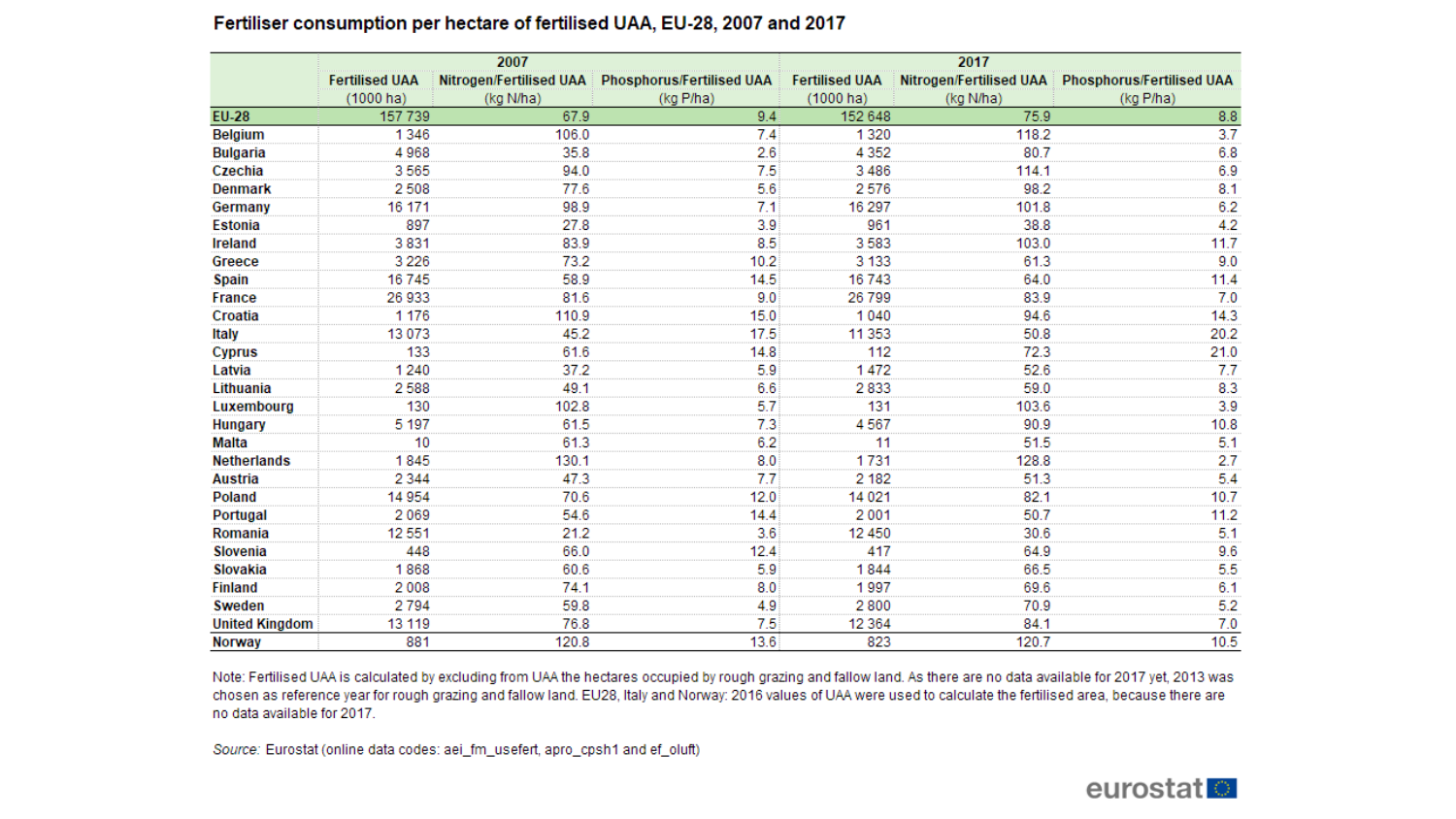#### How much nitrogen is in the water we tested?

|           | pH paper       | pH reading |                  | Red cabbage |                 |
|-----------|----------------|------------|------------------|-------------|-----------------|
| Italy     | $\overline{7}$ |            | $7.1\frac{7}{6}$ |             | $4 \mid$        |
| Holland   | $\overline{7}$ |            | 7,2              |             | $\mathbf 1$     |
| Germany   | $\overline{7}$ |            | 6,2              |             | $5\phantom{.0}$ |
| <b>UK</b> | $\overline{7}$ |            | 7,5              |             | 2 <sup>1</sup>  |
| Finland   | 6              |            | 7,5              |             | 6               |
| Sweden    | 6              |            | 7,2              |             | $\mathbf{3}$    |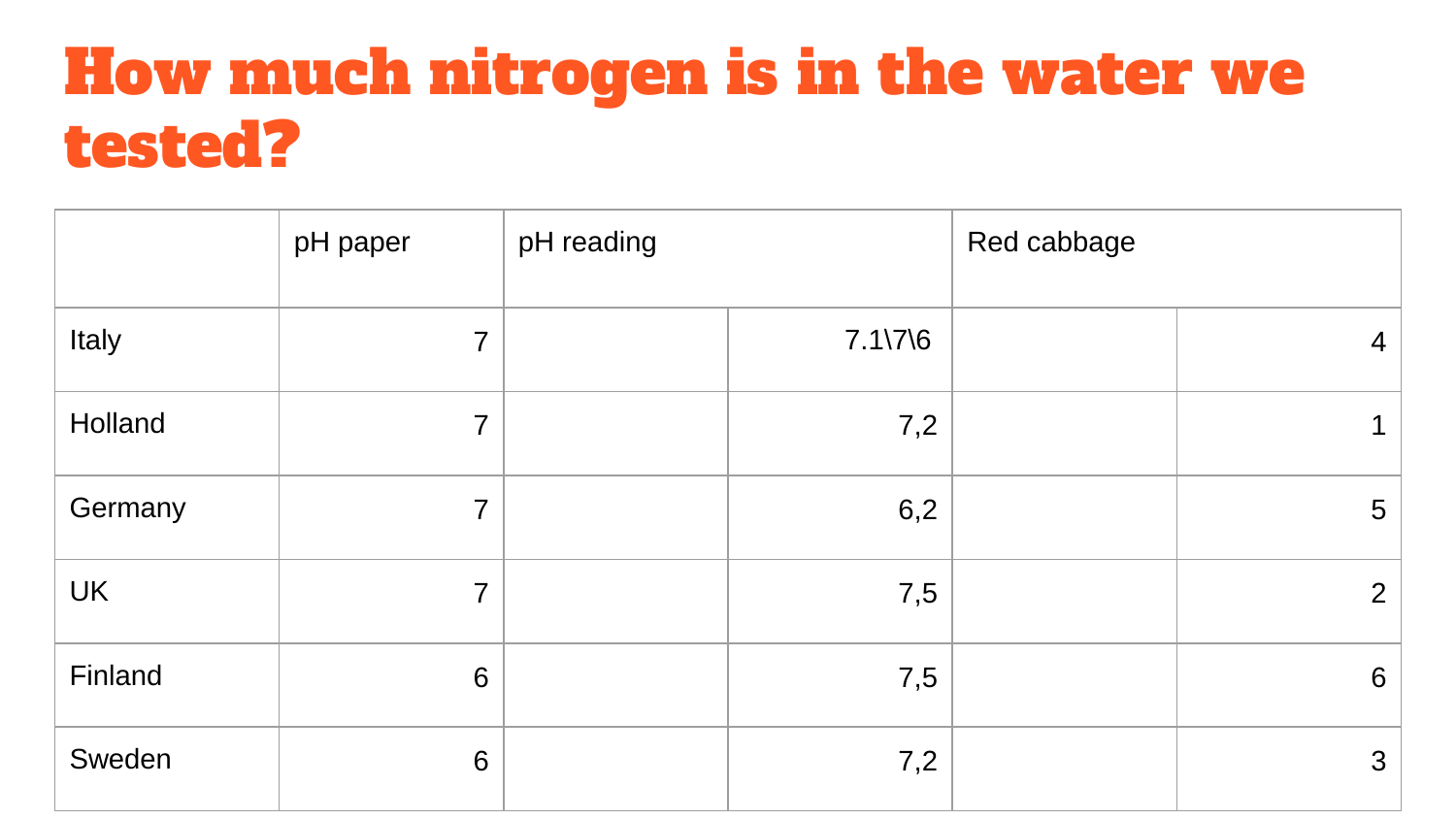|                | Method 1<br>(mg) |                  |                | Method 3       |                |
|----------------|------------------|------------------|----------------|----------------|----------------|
| <b>Nitrate</b> | nitrate          | nitrite          | Method 2       | <b>Nitrate</b> | <b>Nitrite</b> |
| Italy          | $10 - 25/0 - 10$ | $\mathbf 0$      | $2\backslash1$ | 100            | 0,18           |
| Holland        | 10               | $\theta$         | $\overline{2}$ | 106            |                |
| Germany        | 25-50            | $\mathbf 0$      | 5              | 75             | 0,54           |
| UK             | 10               | $\mathbf 0$      | $\mathbf 0$    | less than 140  | 0.08           |
| Finland        | 15               | $\mathbf 0$      | 0,5            | 70             |                |
| Sweden         | $10 - 25$        | $\boldsymbol{0}$ | $\mathbf 0$    | 88             | 13,5           |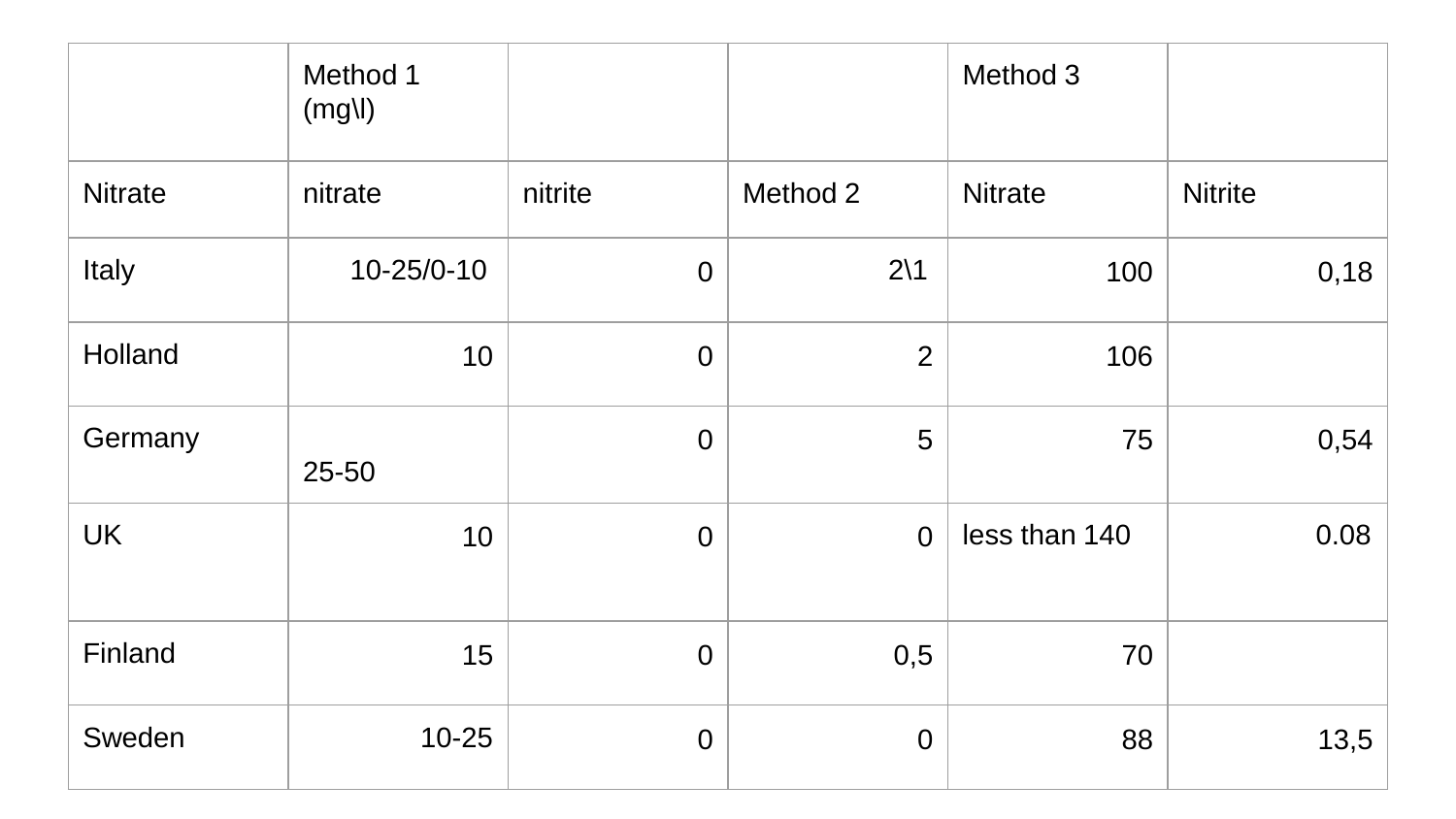| Ammonium  | 1 Method       |
|-----------|----------------|
| Italy     | $\overline{0}$ |
| Holland   | $\overline{0}$ |
| Germany   | $\overline{0}$ |
| <b>UK</b> | $\overline{0}$ |
| Finland   | $\mathbf 0$    |
| Sweden    | $\overline{0}$ |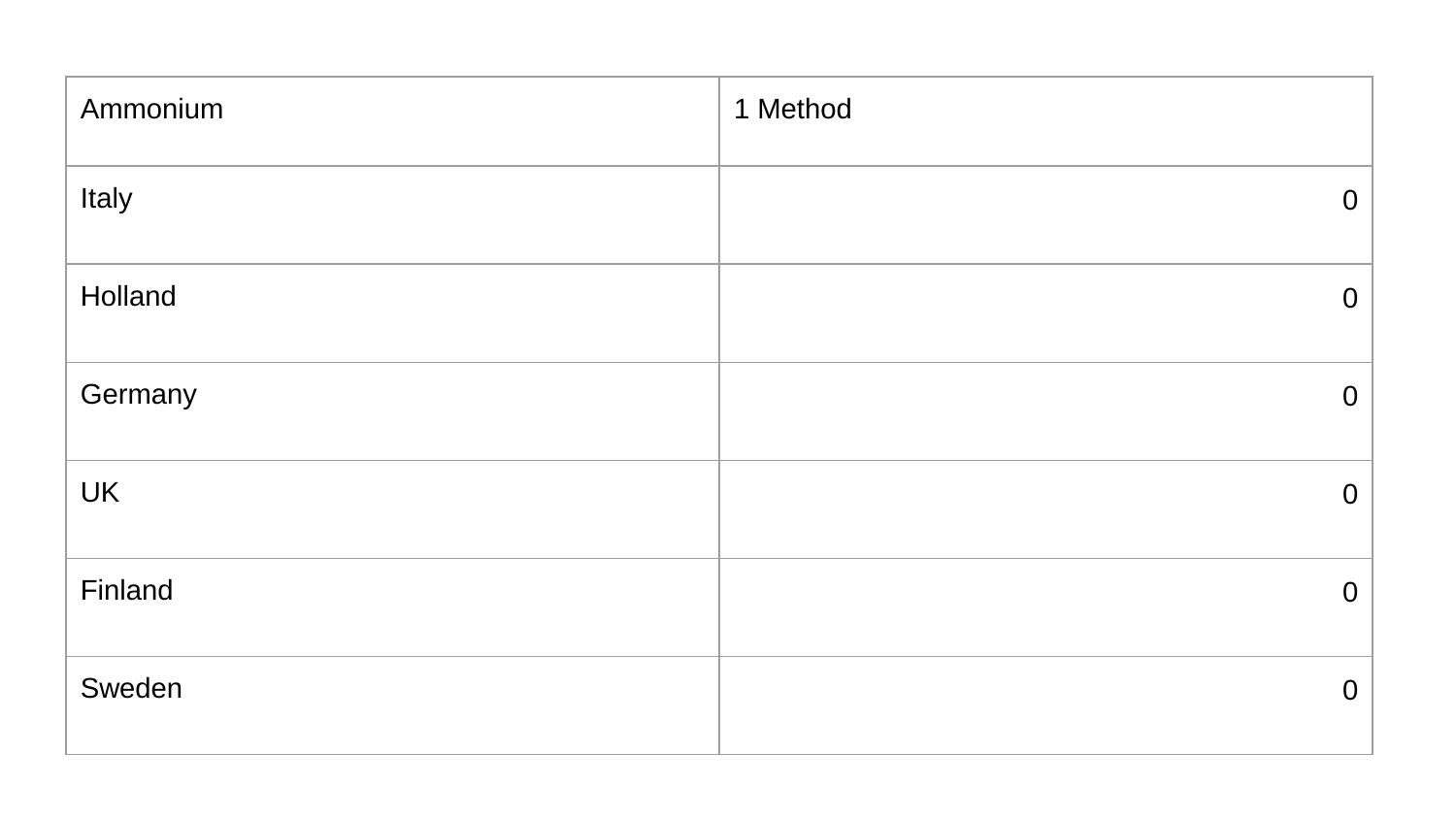#### How does nitrogen react with water?

NItrogen itself, in its diatomic (N2) form does not react with water. However, nitrogen containing compounds, commonly found as impurities in untreated water, in large quantities can have negative effect in overall state of water.

When nitrogen-containing fertilisers are mixed with water, they dissolve into ions, one of which is nitride (NO3-) ion. There is a danger, that those ions, when they are inside the human body, are transformed into nitrite (NO2-) ions. Overabundance of those ions in human body leads to a variety of health problems.

Ammonia-containing compounds and nitrogen oxides negatively affect the PH-scale of water.

key points

Nitrogen-containing compounds have negative effect on overall quality of water.

These compounds dissolve into NO3- ions in water and transformed into dangerous NO2- ions in human body.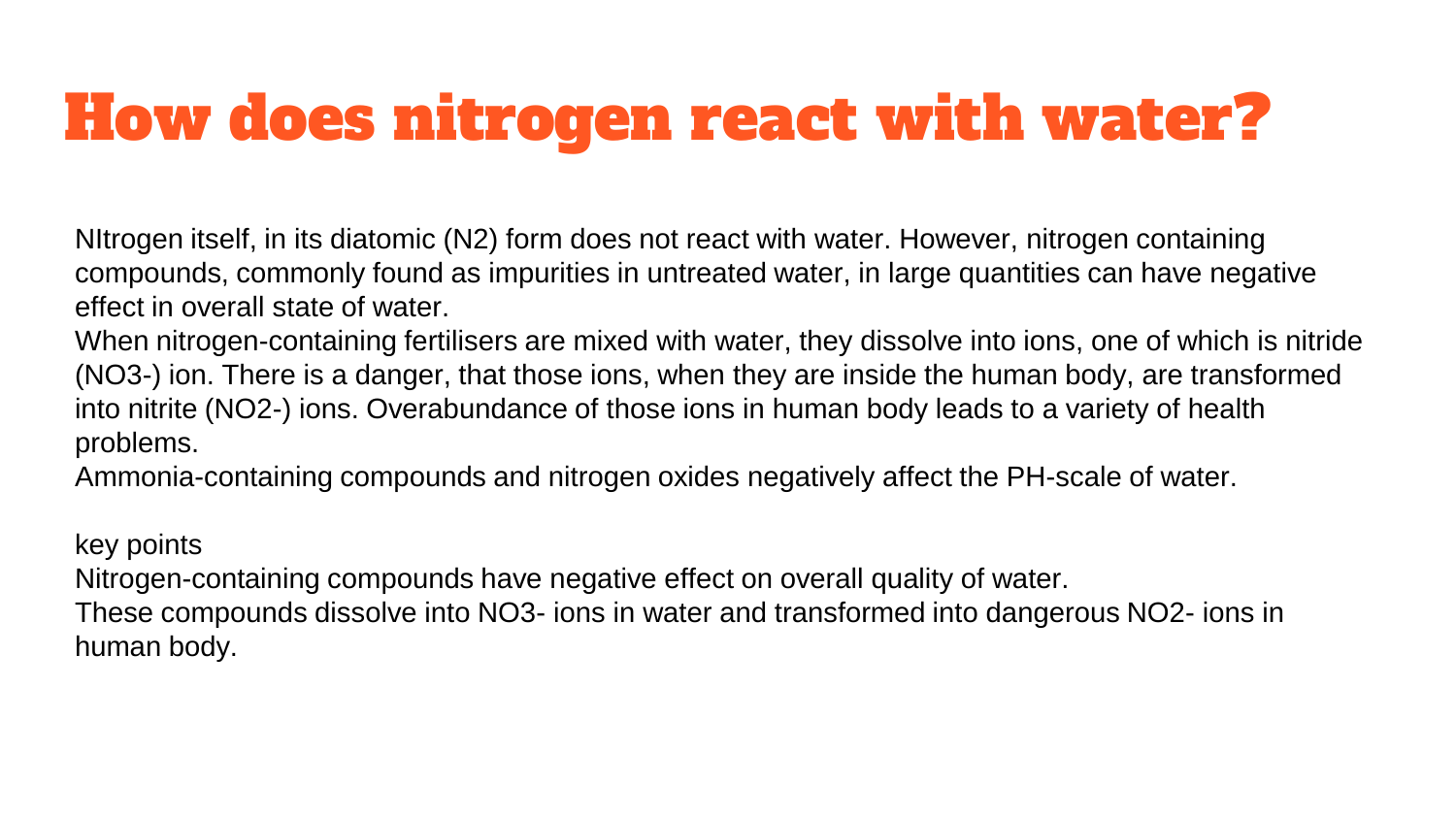## What are health effects of nitrogen compounds being present in water?

*Too much nitrogen compounds in drinking water can be harmful to children or young livestock.*

*Children under the age of 4 months are unable to repair themselves as they lack the protein needed, and so they develop methemoglobinemia. ("blue baby syndrome).*

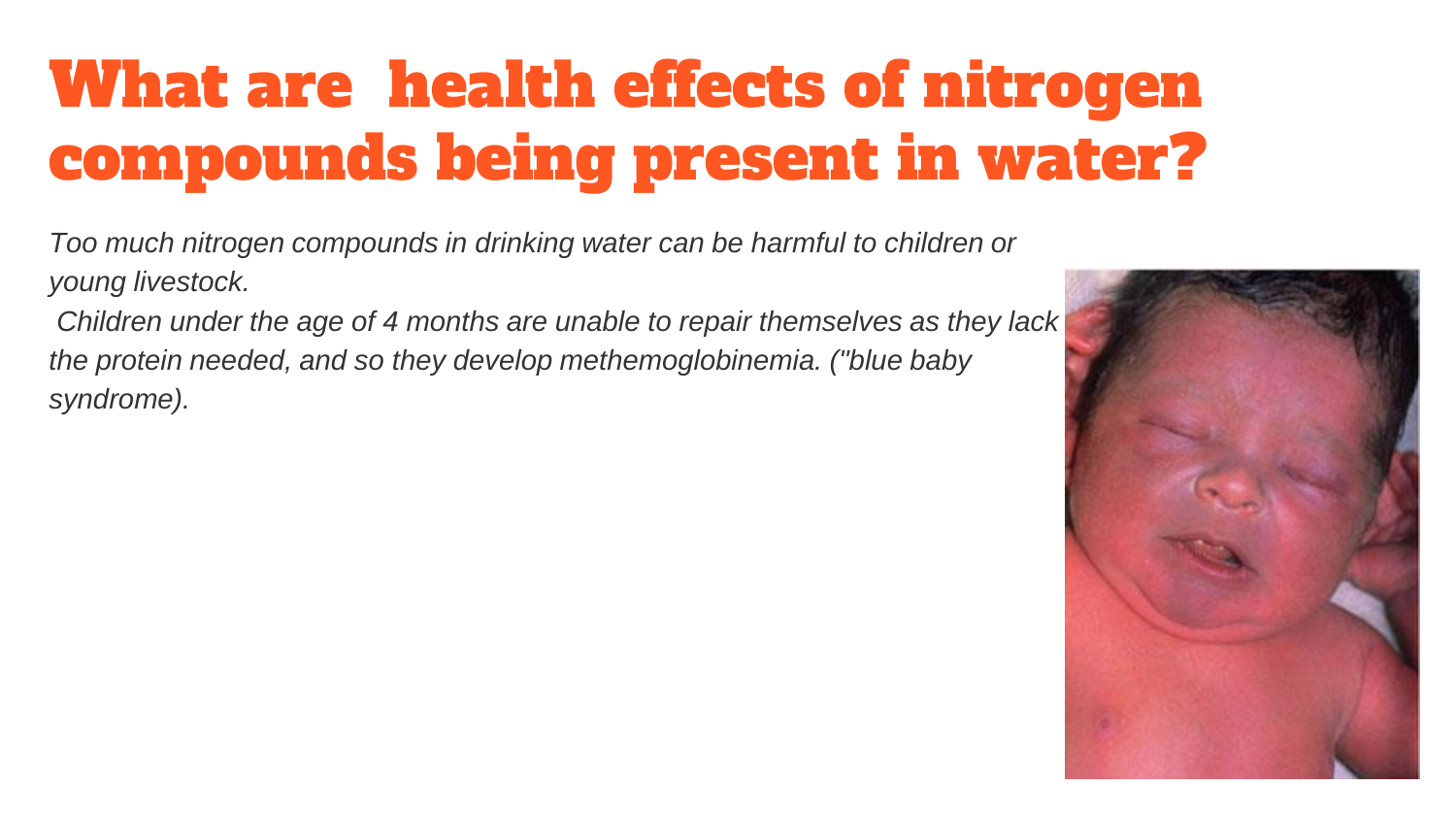#### What are the environmental effects of nitrogen compounds being present in water?

*Excess nitrogen can cause overgrowth of aquatic plants and algae. Excessive growth of these organisms use up dissolved oxygen as they decompose and block light to deeper waters. This produces scums of algae on the water surface which can occasionally result in the death of aquatic life and can even deprive a lake of all of its oxygen.* 

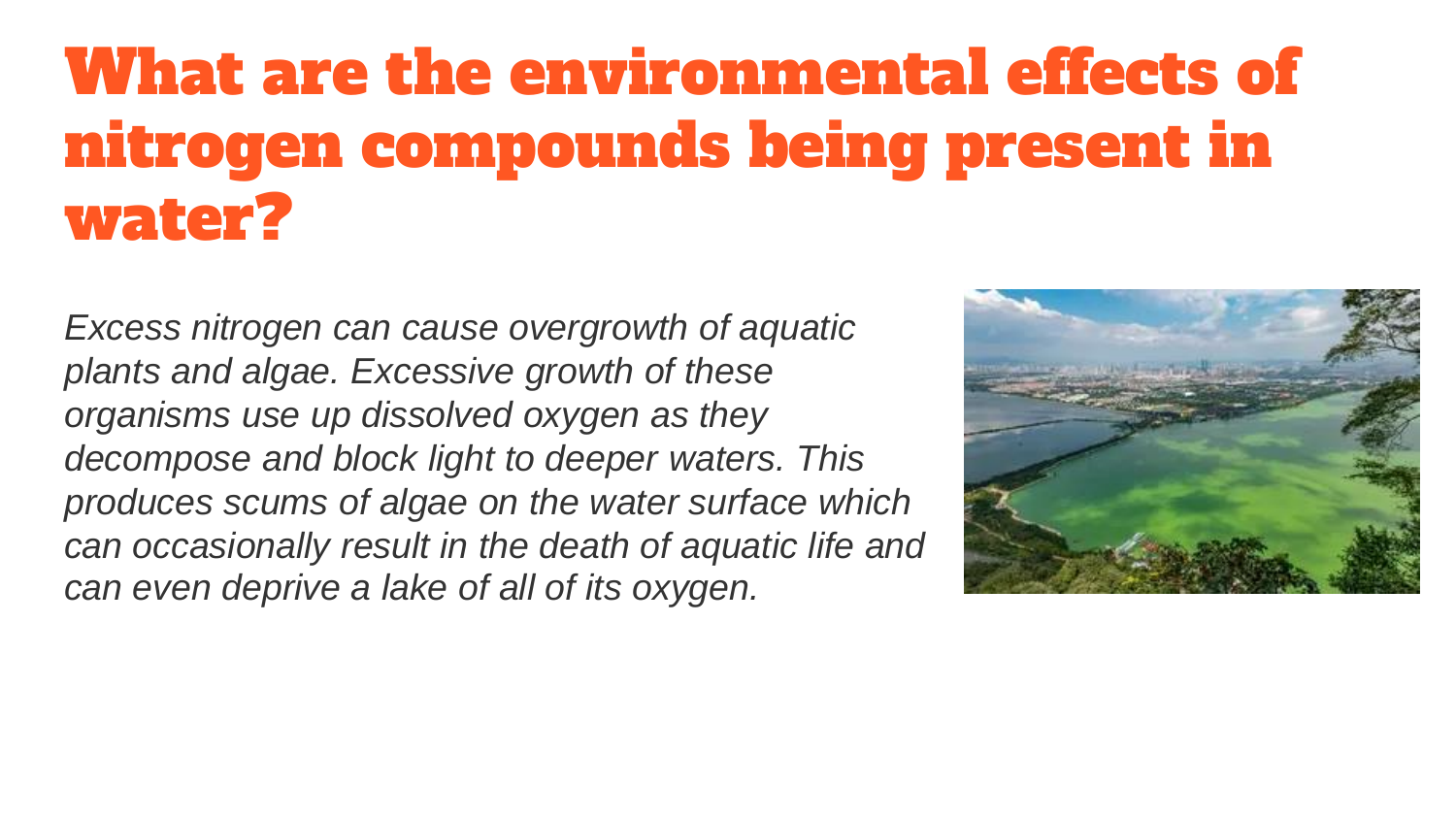### Which water purification methods can be used to remove nitrogen from water?

- ★ Step 3
- **Nitrification**
- Denitrification
- $\star$  Stripping method
- ★ Ion exchange



Reaction route of conventional nitrification and denitrification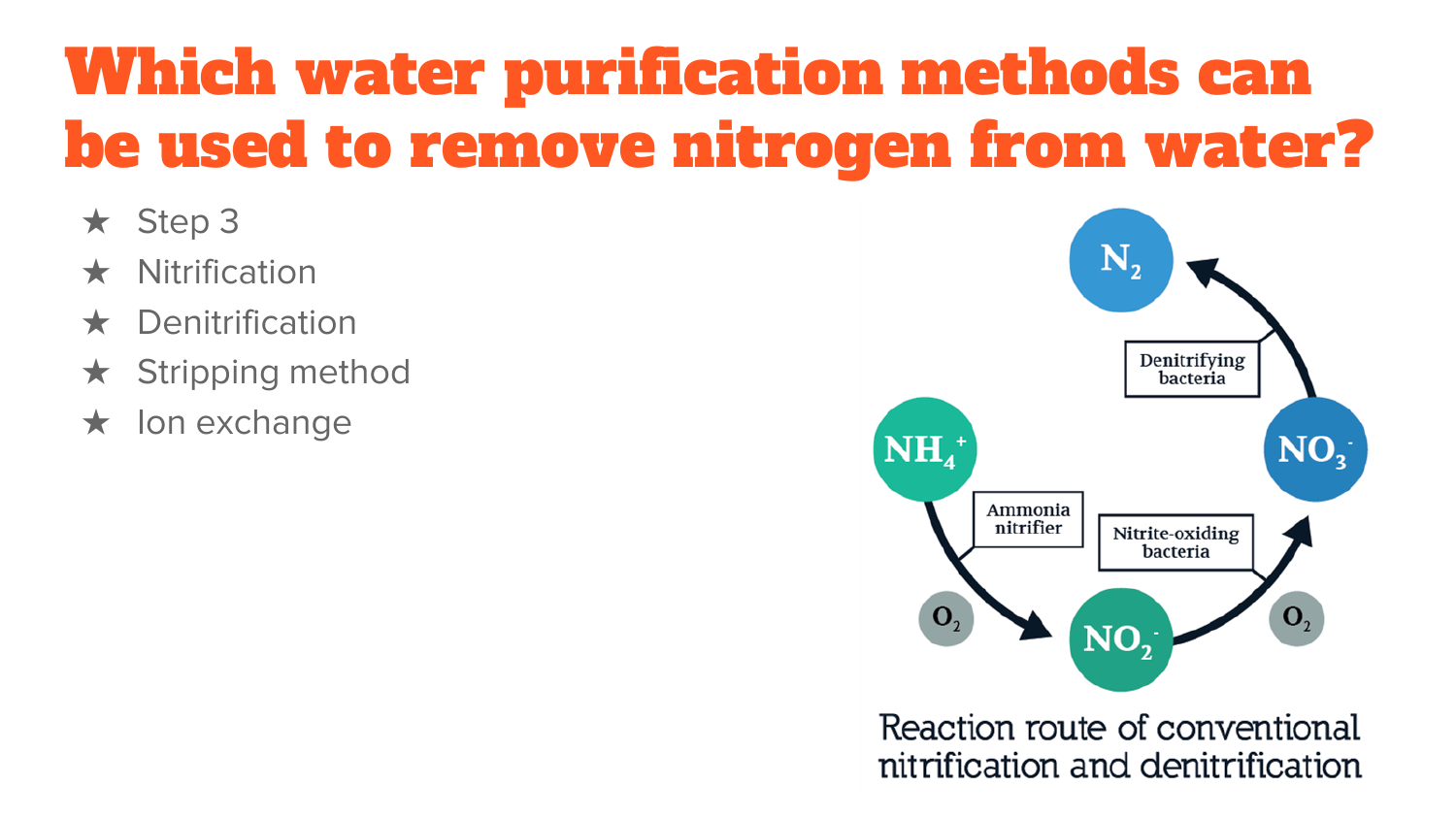#### How can we control nitrogen compound concentration in water?

Industrial and commercially available ways of water filtration.

Those techniques and devices are aimed to get rid of all kinds of impurities, including nitrate ions, fluorite, chlorides, ammonia, pesticides, heavy metals etc.

The are two main ways of water filtration:

- 1. Reverse osmosis systems (main industrialized way of purification)
- 2. Special filters with selective anionic ion exchange materials (Using ion-exchange resin)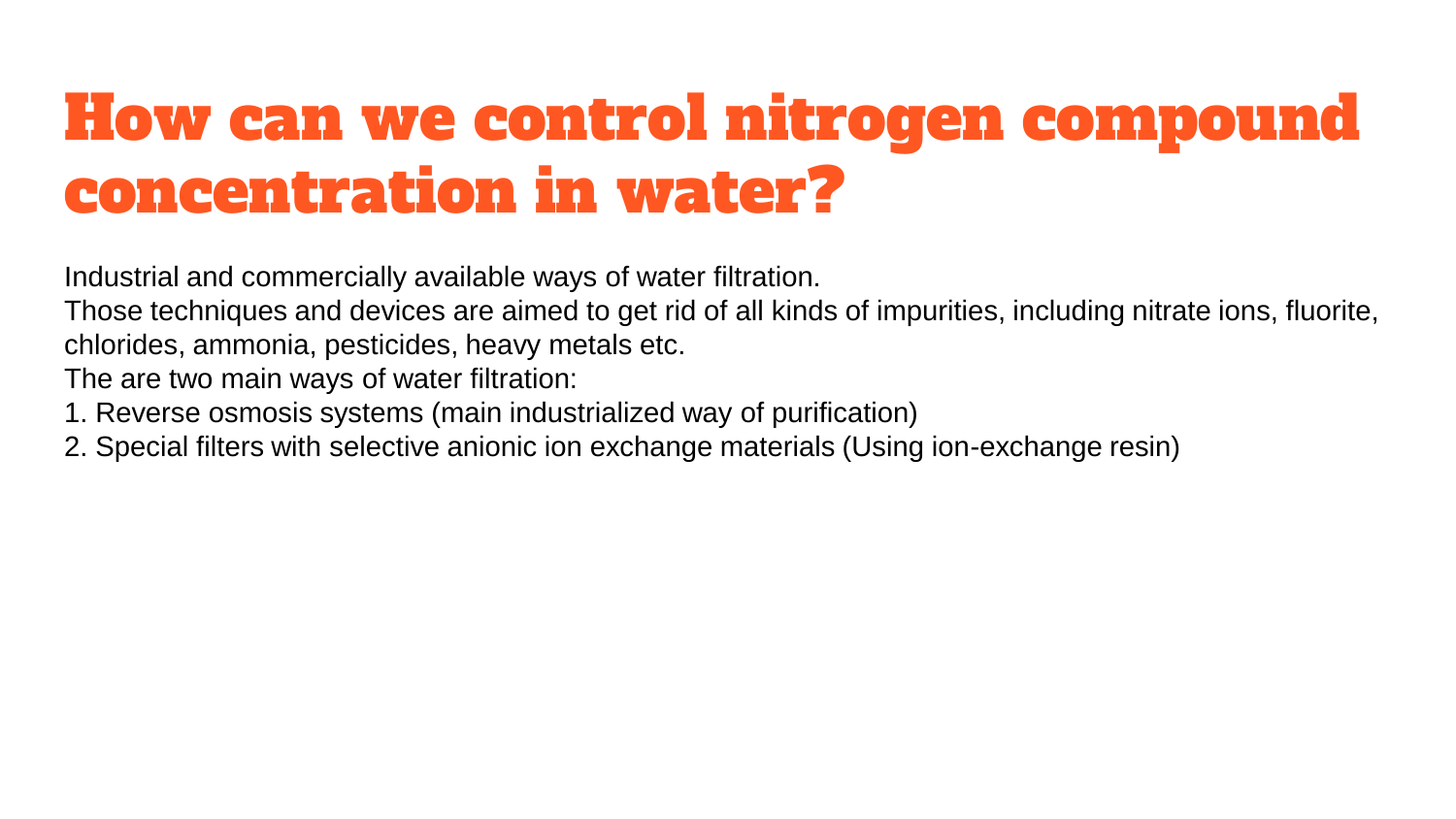## Ways of separation

Filters with selective anionic ion exchange are mostly used in household environment. They are using different kinds of ion exchange resins to further clean out industrially cleaned water. There is some evidence, that amount of resin, capable of filtrating ions is decreasing with use and can be a reason of formation of harmful nitrate ions.

Reverse osmosis is mostly used in industrial purification for all applications, including the purification of drinking water. The water is pumped under high pressure through partially permeable membrane, which separates water from waste. The result product has more than 95% of impurities removed. However, there is a controversy, that this method also removes some of the beneficial minerals, such as calcium or magnesium. There is also the problem of dealing with waste concentrate of the process, containing all of those impurities. After the cleaning process, the concentrate is treated at the other plant (already using petrol and damaging the environment with emissions), they are dumped into the ocean. There is a need to find the way of destroying waste effectively and with less pollution, which puts nitrogen-containing compounds into the environment.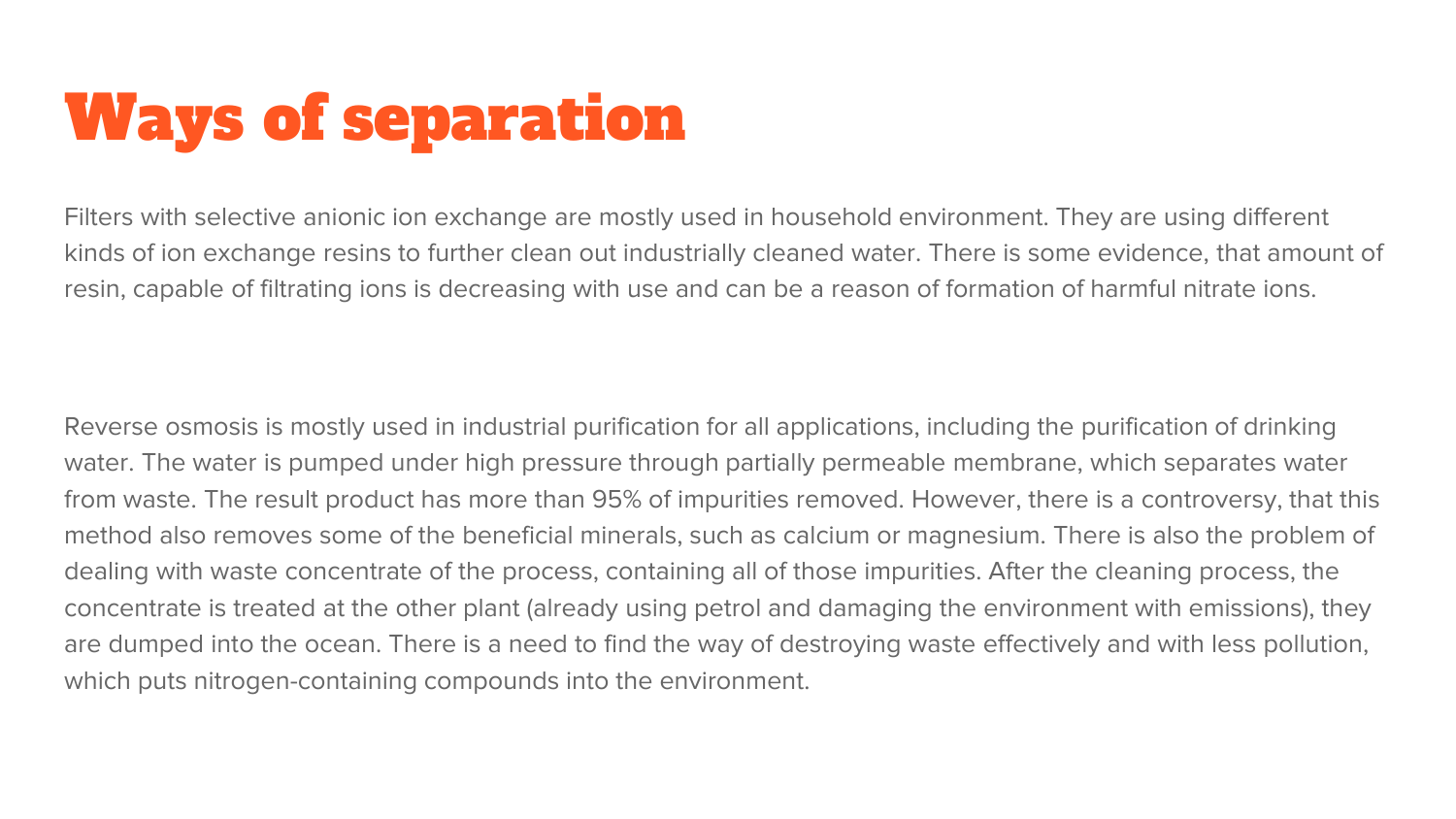#### What can an individual person do to try to reduce nitrogen?

- ★ Drive less
- ★ Don't use fertilizers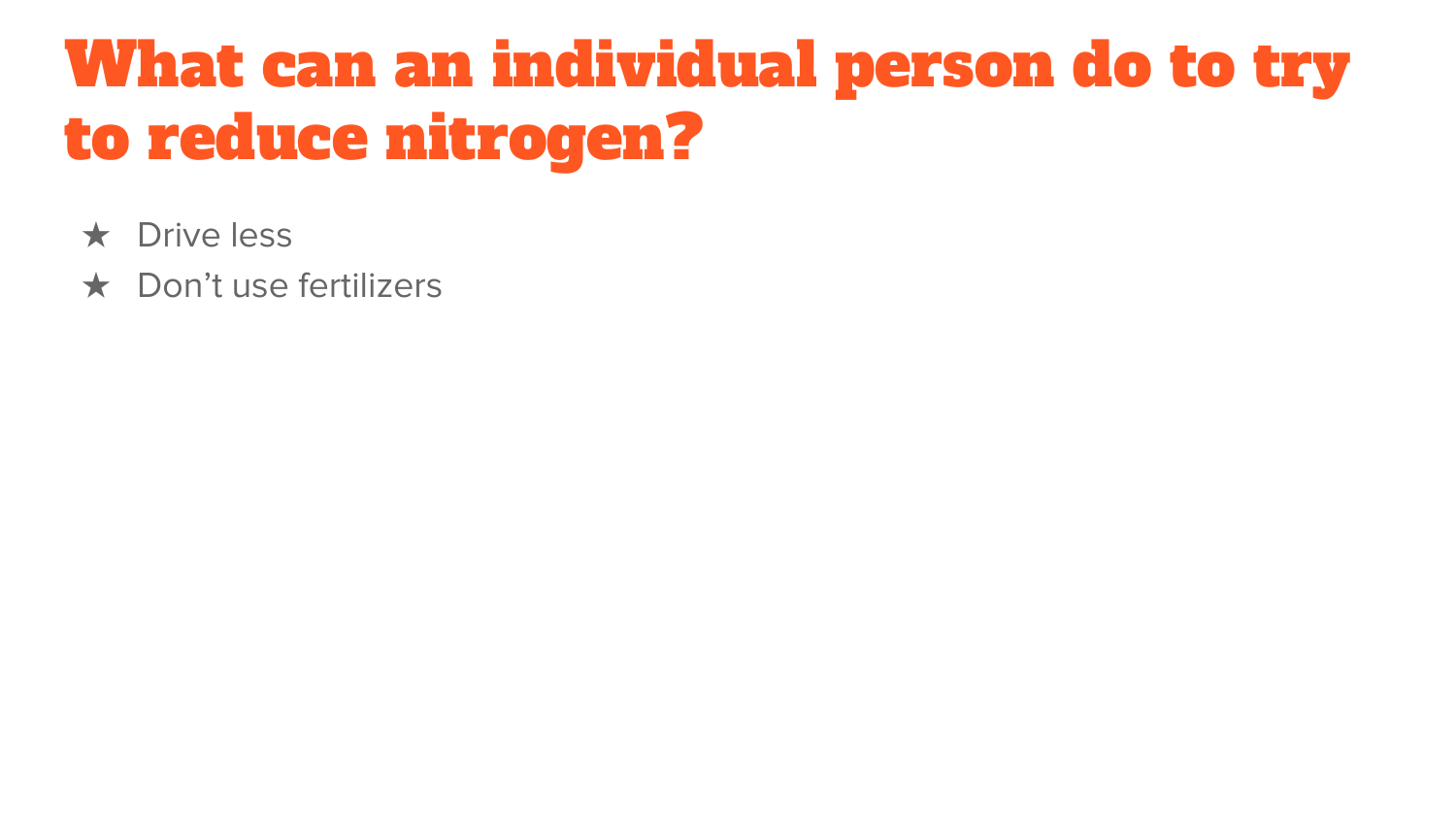#### Conclusion

-heard about the effects of nitrogen

- -in the future try to improve the quality
- -try to control the Agriculture
- -Improve the filtration of the water and research other methods
- -Individual persons try to buy unpolluted bio vegetables
- -Aim in the next years reduce the nitrogen concentrarion
- -also to sensitize people